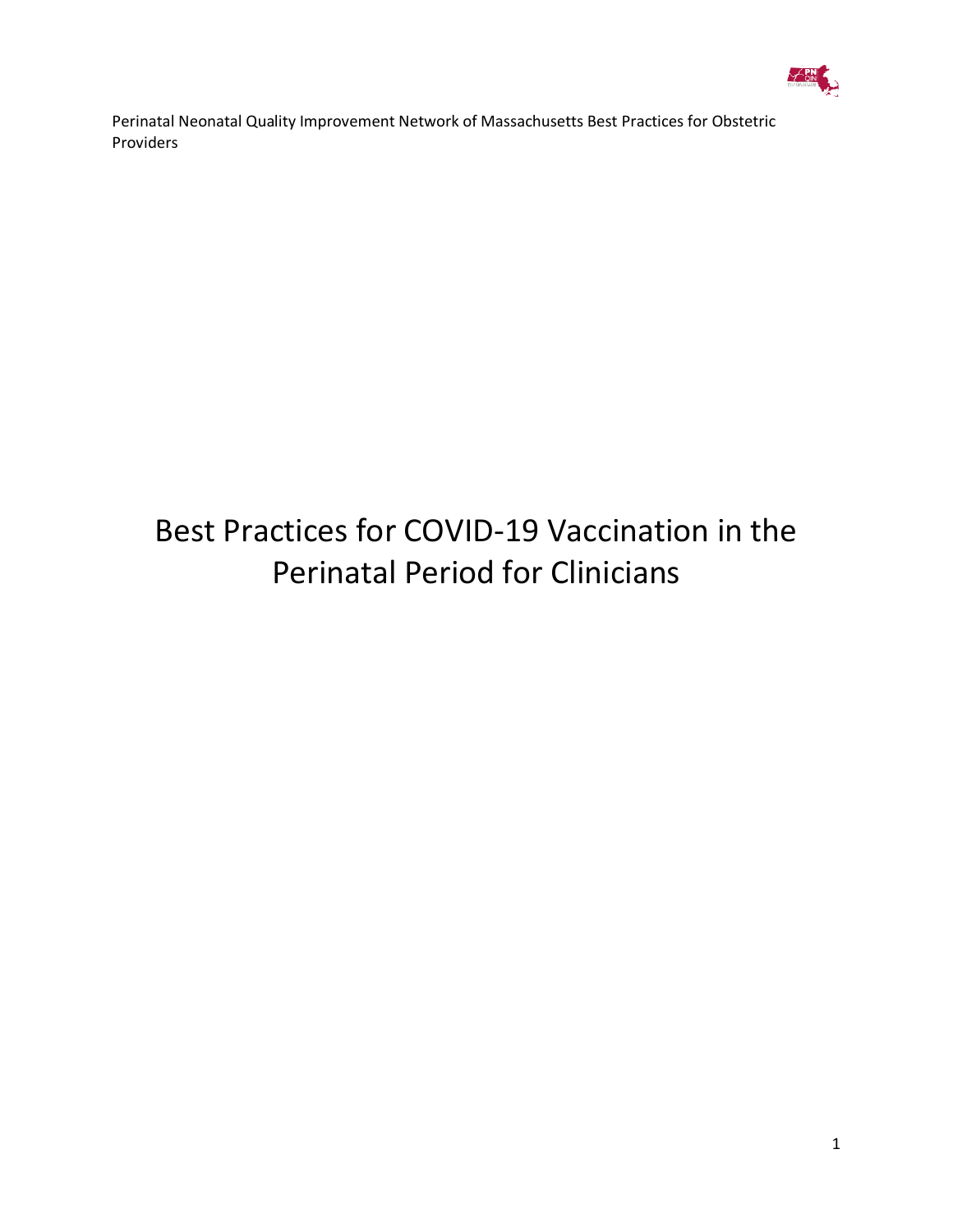

### Table of Contents

| <b>INTRODUCTION</b>                                      | 3 |
|----------------------------------------------------------|---|
| <b>HEALTH EQUITY CONSIDERATIONS</b>                      | 3 |
| STANDARDS FOR ADULT IMMUNIZATION PRACTICE                | 4 |
| SPECIAL CONSIDERATIONS FOR OBSTETRIC POPULATIONS         | 6 |
| TIPS FOR OBSTETRIC VACCINE COUNSELING                    | 6 |
| HOW CAN I BECOME A VACCINATOR IN MASSACHUSETTS?          | 7 |
| HOW CAN I MAKE SURE MY INSTITUTION CONTINUES TO IMPROVE? | 8 |
| <b>APPENDIX OF USEFUL RESOURCES</b>                      | 8 |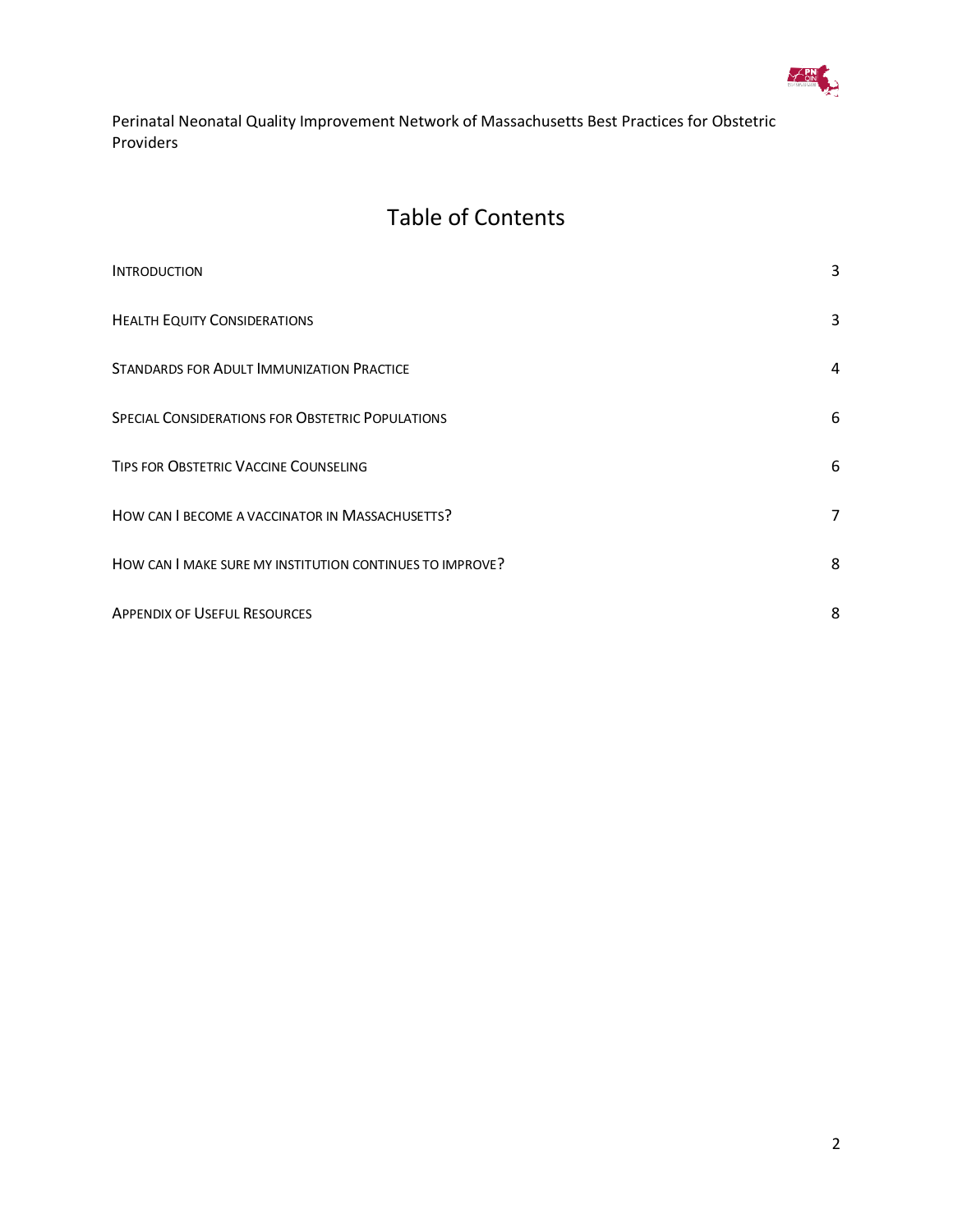

#### **Introduction**

<span id="page-2-0"></span>COVID-19 is associated with severe disease and adverse outcomes during pregnancy. All pregnant and postpartum people should be vaccinated against COVID-19. Yet, as of January 15, 2022, only 42.6% of pregnant people have been fully vaccinated, compared to 75.7% of the total US population.

The Perinatal Neonatal Quality Improvement Network of Massachusetts (PNQIN) aims to improve rates of delivery of COVID-19 vaccinations to pregnant and postpartum people and their families. One approach is by providing institutions with a guide to best practices for obstetric COVID-19 vaccination. PNQIN has compiled and expanded upon recommendations from the Centers for Disease Control and Prevention, the American College of Obstetricians and Gynecologists (ACOG), and the Society for Maternal Fetal Medicine, to develop a guide for providers.

In this guide, we include centralized guidance and best practices surrounding health equity, and vaccine administration and counseling. This guide also includes helpful tips for providers and a list of trusted resources that provide additional information.

While much of this guidance is focused on the outpatient setting, this guidance applies to all entries and levels of care and within all contexts—communities to outpatient clinics to inpatient care. We hope you find this document helpful in navigating vaccination for pregnant and lactating populations.

## **[Health Equity Considerations](https://www.acog.org/clinical/clinical-guidance/practice-advisory/articles/2020/12/covid-19-vaccination-considerations-for-obstetric-gynecologic-care)**

- <span id="page-2-1"></span>● Communities of color are disproportionately impacted by the COVID-19 pandemic and are more likely to suffer from severe illness due to COVID-19
- As providers and community members, we must **strive for equitable vaccine access**
- When counseling, it is essential to:
	- $\circ$  Be aware of historical and current injustices that may foster mistrust;
	- o Listen and validate fears while addressing and correcting misinformation;
	- o Connect and partner with your **local community health centers** who may be offering your patients prenatal care or other healthcare; and
	- o Be aware of your **local community partners** and where patients may **access vaccines in their own communities**
		- In Massachusetts, the **[Massachusetts Department of Health's Vaccine](https://www.mass.gov/resource/covid-19-vaccine-equity-initiative-communities)  [Equity Initiative](https://www.mass.gov/resource/covid-19-vaccine-equity-initiative-communities)** is a great resource to connect with local vaccine clinics, community groups, and community leaders
- For more resources on vaccine counseling, posters, and flyers, visit the PNQIN Appendix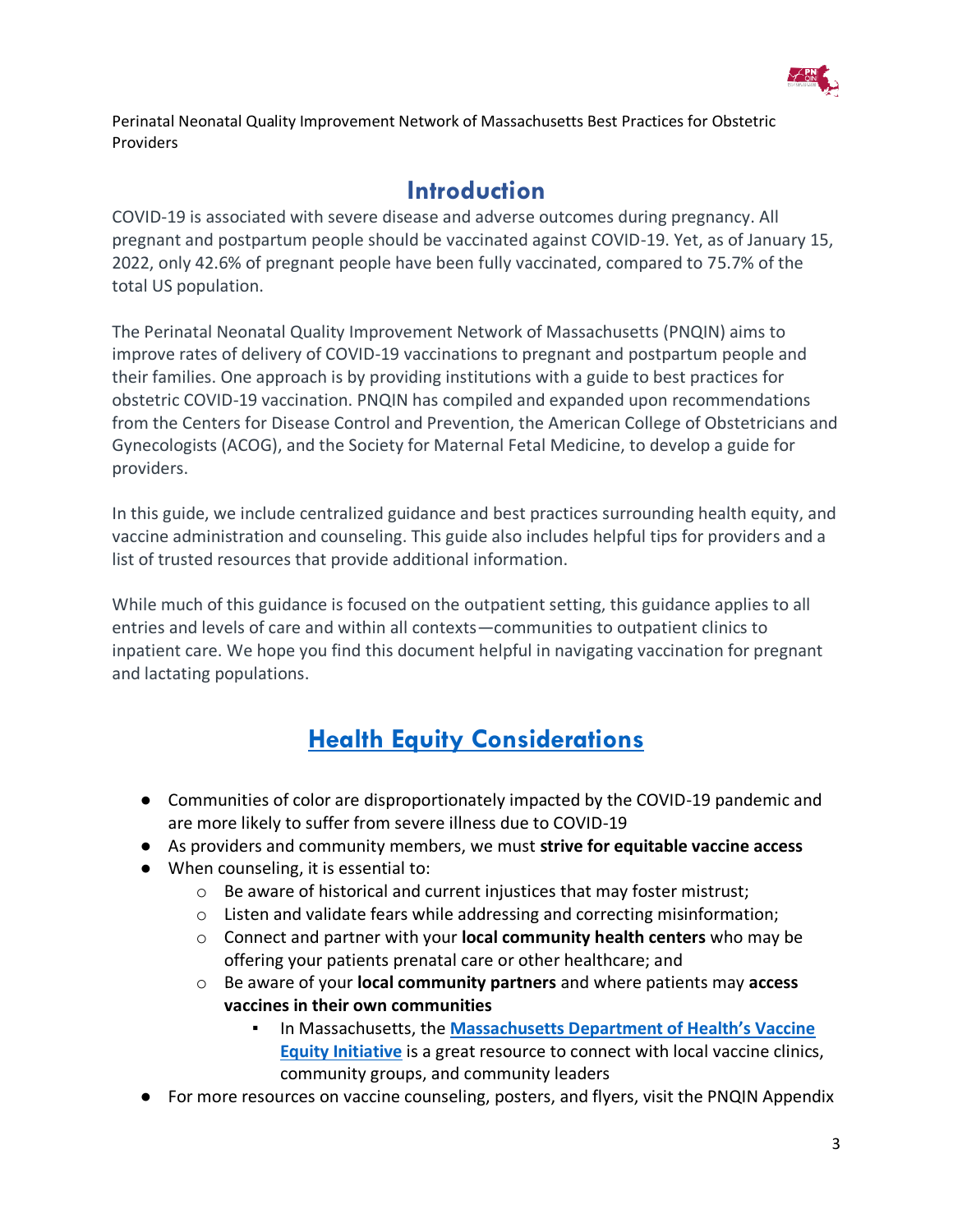

# **[Standards for Adult Immunization Practice](https://www.cdc.gov/vaccines/hcp/adults/for-practice/standards/index.html)**

<span id="page-3-0"></span>The Centers for Disease Control and Prevention (CDC) recommends that providers complete four steps in considering vaccination status and administering vaccines:

- 1. Assess immunization status of all patients at every clinical encounter;
- 2. Strongly recommend vaccines that patients need;
- 3. Administer vaccines or refer your patients to a vaccination provider; and
- 4. Document vaccines received by your patients.
- 1. [Perform a Vaccine Needs Assessment for Each Patient](https://www.cdc.gov/vaccines/hcp/adults/downloads/standards-immz-practice-assessment.pdf)
	- At each clinical encounter, providers should assess for COVID-19 vaccine status
		- o One way to standardize this process is for clinics to have **vaccine assessment forms at check-in**
		- o The Community Preventive Services Task Force recommends **standing orders and protocols** can also be used by the care team to assess vaccine needs and administer COVID-19 vaccines.
			- If you need help with implementing standing orders at your site, please visit: *[immunize.org/standing-orders](http://immunize.org/standing-orders)*
		- o **Vaccine prompts in the electronic medical record** can also be very helpful in ensuring that you are assessing vaccine status at each visit.
- 2. [Vaccine Recommendation \(also see "Tips for Obstetric Vaccine Counseling"\)](https://www.acog.org/covid-19/covid-19-vaccines-and-pregnancy-conversation-guide-for-clinicians)
	- a. The CDC recommends using the SHARE approach which includes the following:
		- i. Share the reasons why the COVID-19 vaccine is right for that particular patient (e.g., age, high risk health conditions, occupation, living situation, etc.);
		- ii. Highlight positive experiences with COVID-19 vaccination (personal or in practice) as appropriate to reinforce the benefits and strengthen confidence;
		- iii. Address patient questions and concerns about the COVID-19 vaccine;
		- iv. Remind patients that the COVID-19 vaccination protects them and their loved ones (and, specifically for pregnant women, it protects their baby); and
		- v. Explain the potential costs of getting COVID-19 infection and disease
	- b. Please also see "Tips for Counseling" Section
- 3. [Vaccination Administration](https://www.cdc.gov/vaccines/hcp/adults/downloads/standards-immz-practice-admin.pdf)
	- o **Recommend and offer** the COVID-19 vaccine **at the same visit**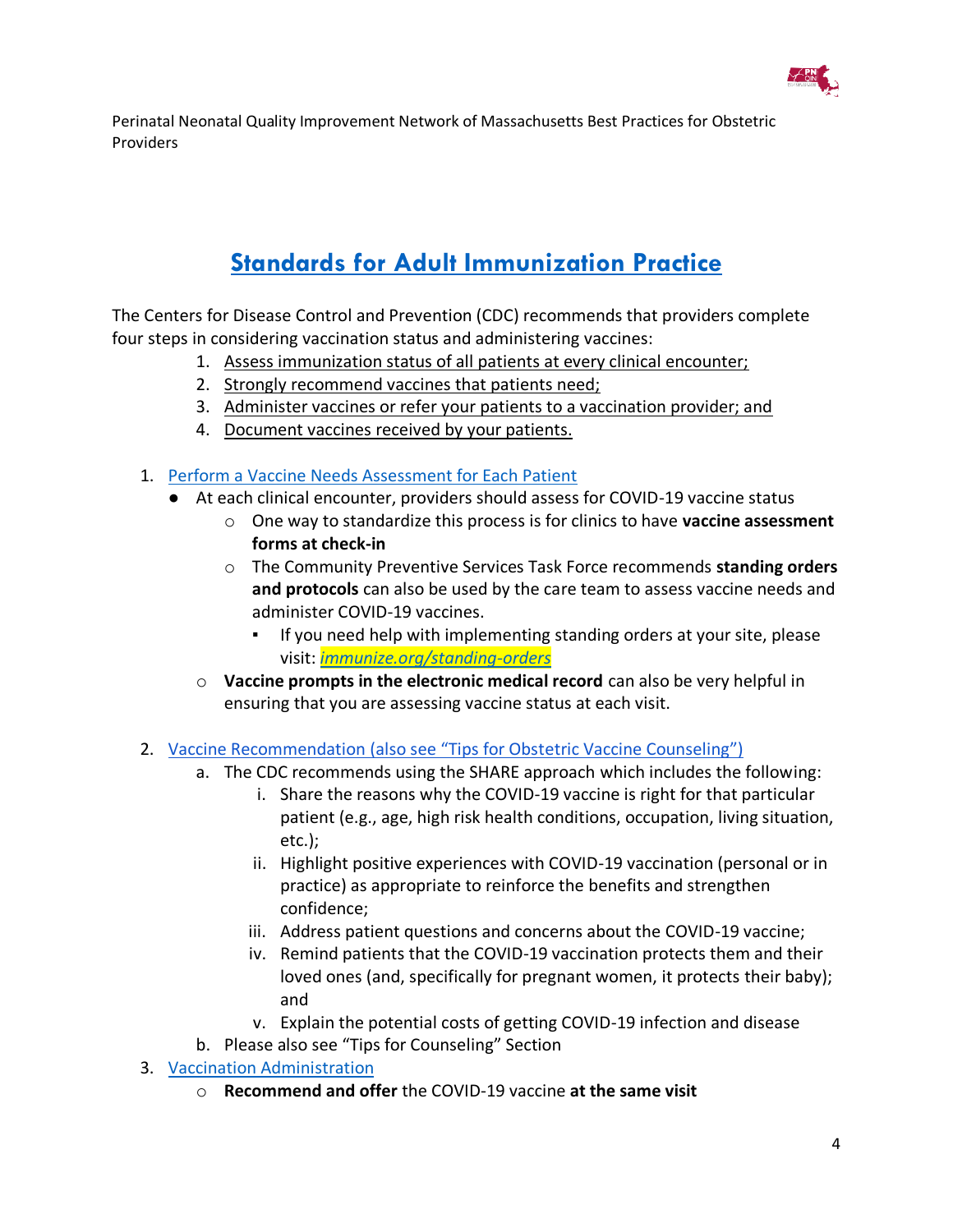

- If you don't have the COVID-19 vaccine, it is imperative to still **recommend and refer to a clinic at that visit** (see below on how to refer)
- o Train and educate your staff on vaccine administration
- o Properly [store and handle COVID-19 vaccine](https://www.cdc.gov/vaccines/hcp/admin/storage/toolkit/storage-handling-toolkit.pdf)
- $\circ$  Distribute vaccination information statements to patients (Emergency Use [Authorization Fact Sheets\)](https://www.cdc.gov/vaccines/covid-19/eua/index.html). These are available in multiple languages.
- o Ensure proper care for patients by following safety protocols (e.g., allowing patient to sit after vaccination)
- o Follow standard precautions
- o Be [aware and prepared for potential adverse reactions](https://vaers.hhs.gov/reportevent.html)
- [Vaccine Referral \(for sites that don't offer vaccine\)](https://www.cdc.gov/vaccines/hcp/adults/downloads/standards-immz-practice-referral.pdf) $5$ 
	- $\circ$  You can find available vaccines in Massachusetts at https://vaxfinder.mass.gov/
	- o The Massachusetts Department of Health community pages often have community calendars that list clinics in patients' communities.
	- o If you refer your patient, it is important to **confirm vaccination status** at next visit!
- 4. [Vaccine Documentation](https://www.cdc.gov/vaccines/hcp/adults/downloads/standards-documentation.pdf)
	- o **Record vaccination status** in electronic medical record
	- o **Provide documentation** to patients for personal record
	- o **Document vaccination** in [Massachusetts Immunization Information System,](https://www.mass.gov/massachusetts-immunization-information-system-miis) a web-based immunization registry
	- o Ensure they complete entire series

# <span id="page-4-0"></span>**[Special Considerations for Obstetric Populations](https://www.acog.org/clinical/clinical-guidance/practice-advisory/articles/2020/12/covid-19-vaccination-considerations-for-obstetric-gynecologic-care)**

- COVID-19 vaccination (Pfizer-BioNTech COVID-19 Vaccine and Moderna COVID-19 Vaccine) is **highly recommended** for pregnant and lactating individuals
	- o The mRNA vaccines are preferred over the J&J/Janssen COVID-19 Vaccine
	- $\circ$  However, if the patient has a contraindication to administration of one of the mRNA vaccines, or has made an informed choice to receive the J&J/Janssen COVID-19 Vaccine, the J&J/Janssen COVID-19 Vaccine can be administered
- If after counseling patients, they still do not want the vaccine, providers should **document this conversation in the electronic medical record**
- Providers can administer the COVID-19 vaccine at the same time as other routinely administered prenatal vaccines
- ACOG recommends that pregnant people and postpartum patients **also receive booster vaccines** after they've completed their initial vaccination series
- Pregnant patients can receive vaccinations in the **[same settings](https://www.acog.org/-/media/project/acog/acogorg/files/pdfs/clinical-guidance/practice-advisory/covid-19-vaccination-site-recommendations.pdf)** as their non-pregnant peers, including community-based clinics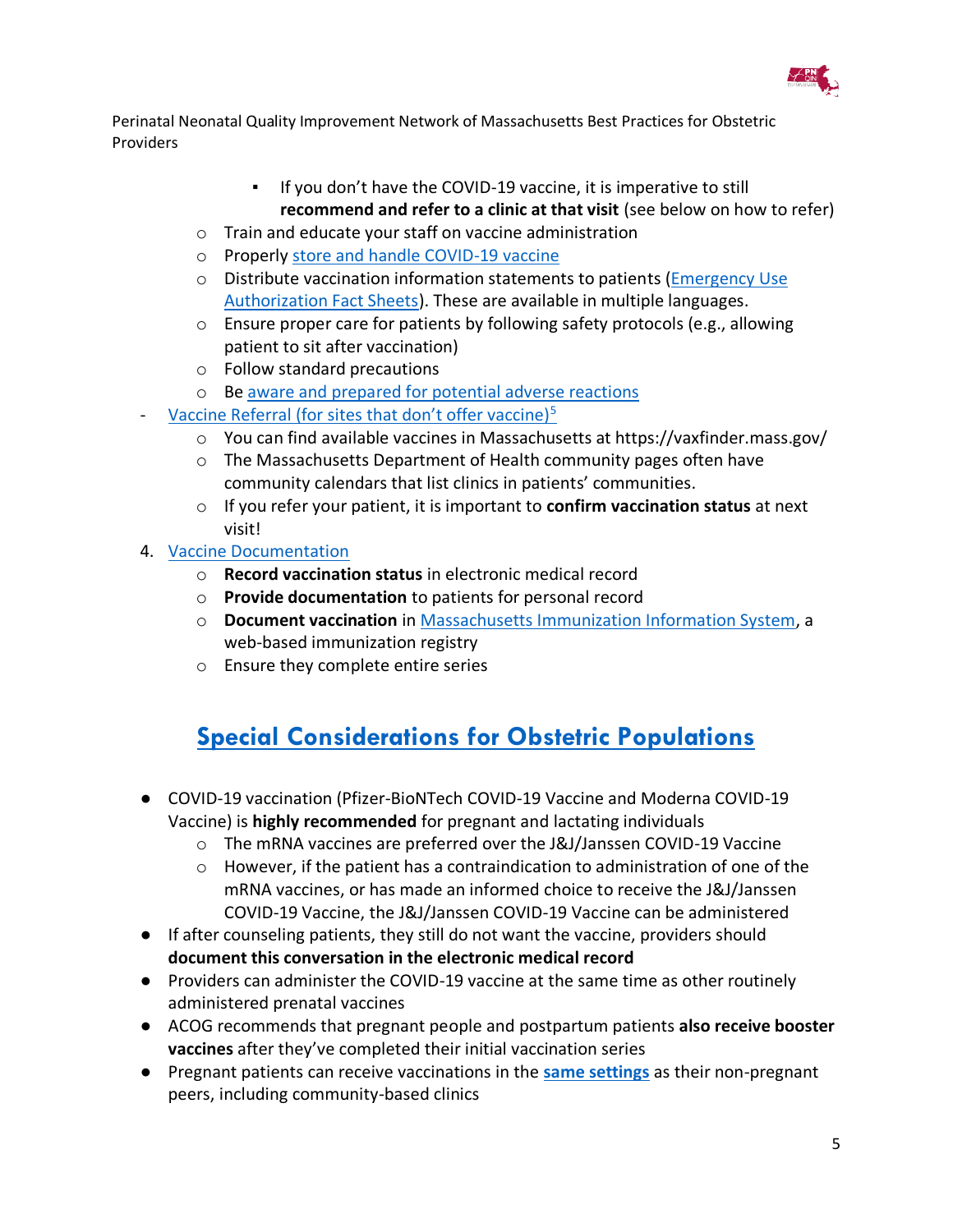

- [ACOG also recommends](https://www.acog.org/-/media/project/acog/acogorg/files/pdfs/clinical-guidance/practice-advisory/covid-19-vaccination-site-recommendations.pdf) that patients do not need to have a pregnancy test prior to vaccination
- If pregnant patients develop a fever within 48 hours of vaccination, they should take acetaminophen. Fevers that present more than 48-72 hours after vaccination are usually not vaccine-related and could even represent COVID infection.
- <span id="page-5-0"></span>● For more information on COVID-19 vaccine information, efficacy of available COVID-19 vaccines, safety and side effects, please [see here](https://www.acog.org/clinical/clinical-guidance/practice-advisory/articles/2020/12/covid-19-vaccination-considerations-for-obstetric-gynecologic-care)

## **[Tips for Obstetric Vaccine Counseling](https://www.acog.org/covid-19/covid-19-vaccines-and-pregnancy-conversation-guide-for-clinicians)**

- Strive for equity (See the "Health Equity Considerations" section)
- As a provider, you can learn about motivational interviewing. In collaboration with the UMass Chan Medical School, PNQIN has developed a motivation interviewing training with a recording that be found here: train in motivational interviewing to address [vaccine hesitancy with PNQIN and UMass Chan Medical School.](https://www.pnqinma.org/vaccine-initiative-events-trainings) As a Massachusetts provider, you can earn FREE CME credits when you complete the training.
- Key messages for patients:
	- o ACOG **strongly recommends** that **pregnant and lactating individuals are vaccinated against COVID-19**
	- o Pregnant and lactating people are at higher risk for severe illness and death due to COVID-19 disease compared to the general population
		- Infection is associated with increased risk of maternal severe illness, admission to the intensive care unit, mechanical ventilation, and death
	- o Vaccination can occur during any trimester and should ideally happen **as soon as possible**
	- o Pregnant patients who receive the COVID-19 vaccine should be educated about and encouraged to **participate in CDC's V-SAFE program**
- If a patient does not receive the vaccine, this should be **documented clearly in the electronic medical record** and the conversation can be revisited at later visits
- If patients choose to remain unvaccinated, providers should **still encourage the use of hand washing, physical distancing, and wearing a mask**
- <span id="page-5-1"></span>● For more resources on vaccine counseling, posters, and flyers, visit the PNQIN Appendix

### **[How can I become a vaccinator in Massachusetts?](https://www.mass.gov/doc/covid-19-vaccine-guidance-for-vaccine-providers/download)**

- Register with the Massachusetts Immunization Information System (MIIS). Contact [miishelpdesk@mass.gov](mailto:miishelpdesk@mass.gov) for more information
- Sign and submit the [Massachusetts COVID-19 Program Agreement Form \(MCVP\)](https://www.mass.gov/info-details/massachusetts-covid-19-vaccine-program-mcvp-guidance-for-vaccine-providers-and-organizations)